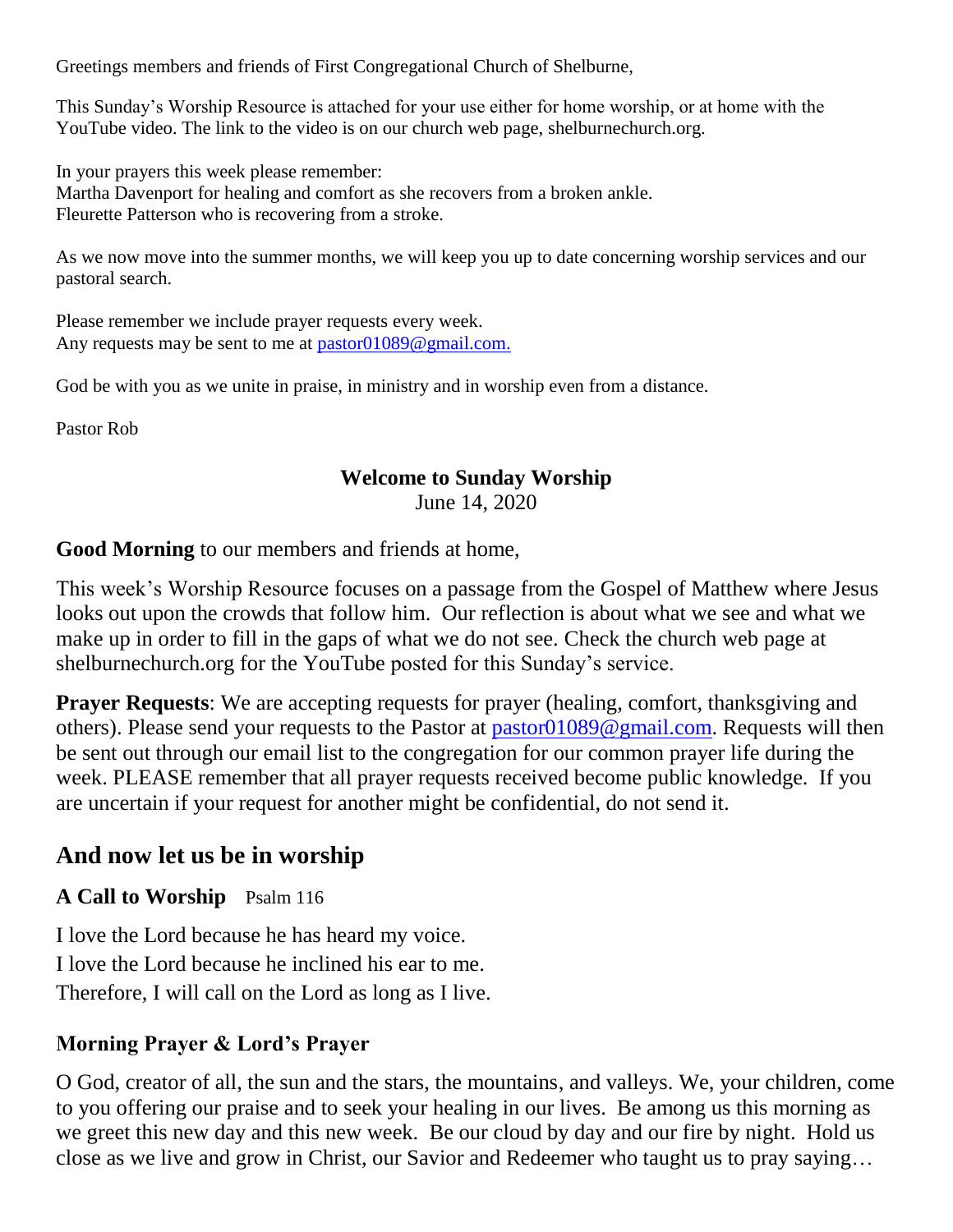*Our Father, who art in heaven, hallowed be thy name. Thy kingdom come, thy will be done, on earth as it is in heaven. Give us this day our daily bread and forgive us our debts as we forgive our debtors. And lead us not into temptation but deliver us from evil. For thine is the kingdom and the power and the glory forever. Amen.*

### **Prayers of the People**

You may wish to add your own prayers for healing, prayers of thanksgiving, prayers for comfort and others during our time of meditation. Our prayers for today speak to the light of God and the divisions within humanity and within God's people. As we come to prayer, let us clear our minds and turn all of our attention on being in the presence of God. Let us pray…

Upon the people, O God, you have said, your light has come. Upon the people who have walked in darkness, has your light shined. Upon the people who have walked in deep, deep darkness your light, shines. We, O God, are those people. We, O God, walk in darkness. We cannot see what lies in front of us, we scarcely remember what we have left behind, nor are we gifted in learning the lessons of our past. We are near sighted, far sighted, blind in our darkness of a life we struggle to understand, especially in the context of your light, and even when it comes to you, Lord God, Almighty, Creator of Heaven and Earth, who moved across the waters and created order from chaos, who brought forth your people, covenanted with them, sent Jesus of Nazareth in the fullness of time, your word made flesh, your love made concrete, to be our salvation, who we bring our children to you that you might bless them, to whom we pray for healing in our sickness and to whom we commend the souls of our faithful departed, ashes to ashes, dust to dust, in the sure and certain hope of the resurrection to eternal life, you, O God, even with you, we find that we are often in the dark concerning your will and your ways.

Faithful people throughout your creation disagree, sometimes violently concerning who you are, and how you act, who you care for, who you love, and who you reject and caste out. As your apostle Paul did write, *we see as through a glass, dimly*. We, O God, are the people who walk, if not in darkness, then certainly in the shadows of twilight. Shine, O God, shine your light upon us. Dispel our shadows, and the darkness of our hearts that bring bitterness and unrighteous anger, that prompts us to speak words of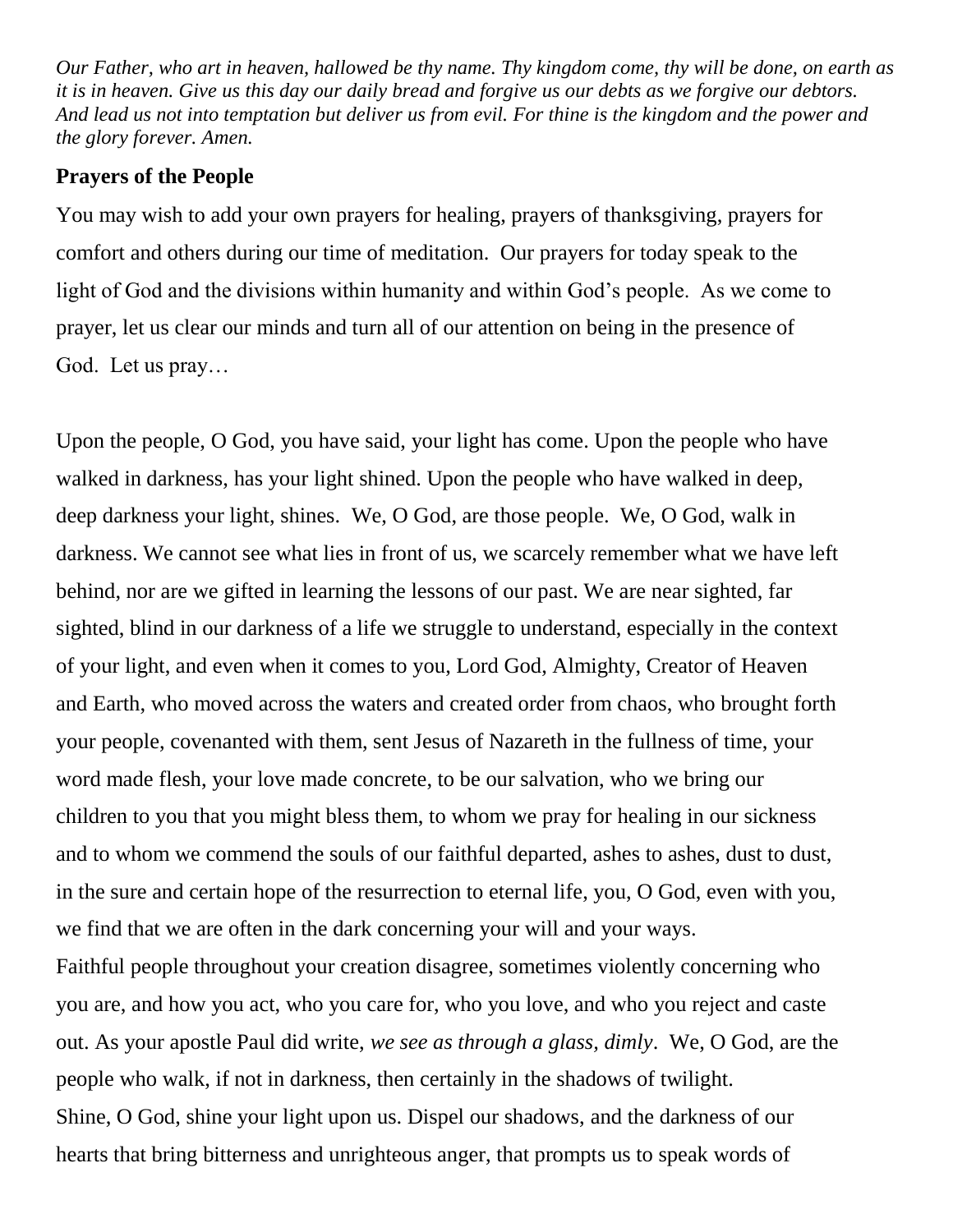unrest, words of arrogance and words of constant, relentless complaint. Shine your light into our minds, that we may see rightly, with the eyes of Christ, rather than with own. May your light vanquish this far and near sightedness, may the shadows flee before your constant and relentless light of your love, flee before your words of hope, of healing, of mercy. Upon us, O God, Wonderful Counselor, Prince of Peace, may your light shine, even as we offer our prayers to you this day… (personal prayer and meditation) Upon us, O God, Wonderful Counselor, Prince of Peace, may your light shine, and then, may that light be reflected through us, to all those around us. Amen

### **Gospel Lesson:** Matthew 9:35-38

Today's Gospel lesson takes place towards the end Jesus' first year of public ministry in the spring of 29 AD. During this year Jesus has been traveling throughout the region of Galilee proclaiming the good news, teaching, and healing. Word of his ministry began to spread and people began seek him out. Given our current environment of anxiety and fear of COVID 19 and of unrest at unequal justice in our nation, this passage offers an opportunity to reflect on ourselves and our faith in action.

Then Jesus went about all the cities and villages, teaching in their synagogues, and proclaiming the good news of the kingdom, and curing every disease and every sickness. When he saw the crowds, he had compassion for them, because they were harassed and helpless, like sheep without a shepherd. Then he said to his disciples, "*The harvest is plentiful, but the laborers are few; therefore, ask the Lord of the harvest to send out laborers into his harvest*."

> After the reading, you may reflect on this passage and share your thoughts. There is a set of notes concerning this text for your reflection.

### **Benediction:** Romans 15:13

May the God of hope fill you with all joy and peace in believing, so that you may abound in hope by the power of the Holy Spirit. Amen.

#### **Notes on the text**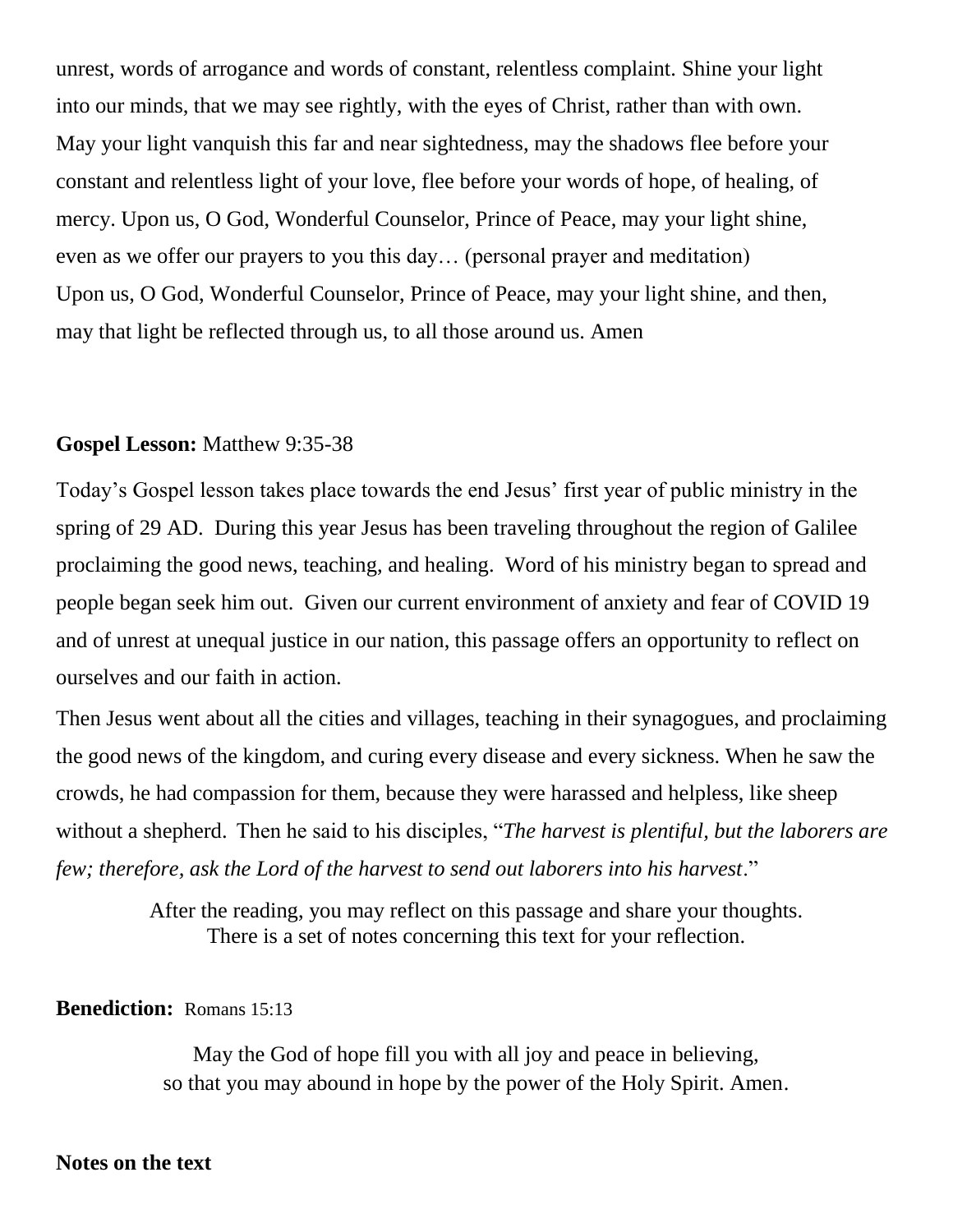When Jesus was preaching, teaching and healing people started to follow him around the country. He had his devoted twelve but there were others. So many others that scripture records them as being a crowd. How do you feel about crowds? I imagine even those who loved being in them, see them differently these days. When you see a crowd today, what goes through your mind? Back before COVID 19, did you like crowds? Hate them? Avoid them? When Jesus looked around at all those people who had become "the crowd" he had compassion on them. When we look at a crowd what do we see? Do you consider everyone in that crowd selfish? People who do not care for the well-being of others? Perhaps you may wonder what is so important these folks would take the risk of being in a crowd? When Jesus looks at a crowd, he sees needs, multiple, tragic, hurting, needs. Because of what he sees, he has compassion. It's all in what you do with the information you are presented with. It's all about what your biases, prejudices and opinions are. It's all about how willing you are to make it all up based on little or no information or stop and reflect on what the facts are. In the 1930's there was a merchant out in the Midwest who had two identical sons. As is with most twins, these two boys were inseparably intertwined. They dressed alike, went to the same schools, played the same sports, read the same books and neither ever married. When their father died, they took over running the family business. They were a perfect model of creative collaboration and the business flourished. One morning, a customer came into the store to make a small purchase and handed one brother a dollar bill. The brother who waited on him put the dollar bill on top of the cash register, made change, and walked to the front door with the customer. Some time later he remembered what he had done with the dollar bill, but when he returned to the cash register, the bill was gone. He asked his brother if he had seen the bill and put it into the register. The brother replied that he knew nothing of the bill in question. *That's funny*, said the other. *I distinctly remember placing the bill here on the register and no one else has been in the store since then*. Had the matter been dropped, the mystery involving a tiny amount of money would have amounted to nothing. An hour later, this time with a noticeable hint of suspicion in his voice the brother asked again: *are you sure you didn't see that dollar bill and put it in the register? I know I put one there.* No, I did not. I didn't see it, I didn't touch it. You left it there. It was your responsibility. And so, the first serious breach of trust between the two brothers occurred and it grew wider and wider. Every time they tried to discuss the issue, they ended up in another argument. Each blamed the other: *You took it.* You left it. Each accused the other of not being honest: *You must have taken it.* You must have forgotten where you put it*.* Each accused the other of being disloyal: *How can you treat me like this?* How can **you** treat me like this? Finally, they dissolved their partnership. They built a wall dividing the store in two. What had once been a perfect model for creative collaboration was now an angry and fierce competition. This lasted for the next twenty years. Then one day a car drove up with an out of state plate. A well-dressed man got out and went into one of the stores. He inquired about how long the merchant had been in business in that location. When he found out it had been more than twenty years, the stranger told his story: *Then you are the one with whom I must settle an old score. Some twenty years ago, I was out of work, drifting from place to place. I happened to get off a box car in your town. I had no money and had not eaten for three days. As I was walking down the alley behind your store, I looked in and saw a dollar bill on the top of the cash register. Everyone else was in the front of the store. I gave into the temptation and slipped through the door and took that bill. That act has weighed heavily on my conscience ever since. I finally decided I would never be at peace until I came back and faced up to that old sin and make amends. Would you let me now replace that money and pay you whatever is appropriate in damages?* At that point the stranger was surprised to see the old man standing in front of him shaking his head in dismay and beginning to weep. When he had gotten control of himself he took the stranger by the arm and said, *I want you to go next door with me and repeat the same story you have just told me*. The stranger did, only this time there were two old men who looked remarkably alike, and both were crying. Imagine, twenty years. Twenty years of hostility and recrimination all rooted in that one event that was misread. Seen, but not seen accurately. An entire false story line created based on little or no information. Just that one dollar bill had gone missing. So, my friends the question for today is **what do you see**? Are you sure what you are looking at is what you are seeing? When you look upon other people what do you see? Do you see rich and poor? Do you see color of skin? Do you see style of dress? Do you see country of origin? What story line do you make up based on little or no information? In the gospel of Matthew there is another time that Jesus talks about the crowd. The disciples of John the Baptist have come to him and asked if he is the Messiah. Jesus asked the disciples of John what they saw. Just to be sure they didn't just see a crowd,